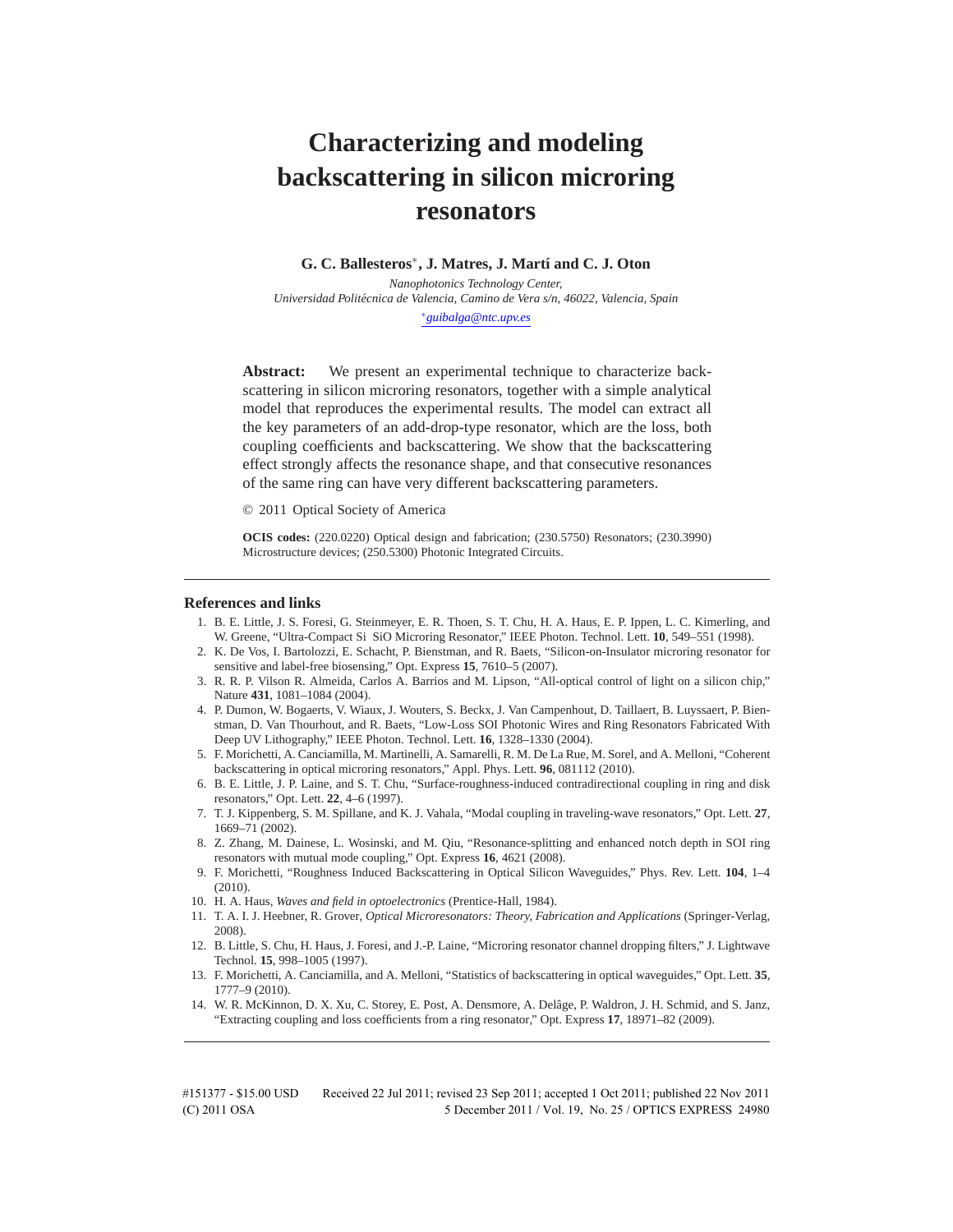

Fig. 1. (Color online) Schematic view of the layout of add-drop rings with drop (D), counter-drop (C) and through (T) ports. The back reflected port represents the backreflected signal that returns to the *input* port

#### **1. Introduction**

Silicon photonics has recently emerged as a viable technology for integrated photonic devices. Microring resonators are elements which are simple to fabricate and are used for devices such as optical filters, [1] sensors, [2] modulators, [3] etc. The quality factor is usually the parameter that determines the performance of the device; however, in this technology the limiting factor is in most cases not the propagation loss, which can reach values below 2.4 dB/cm [4], but the backscattering effect due to sidewall roughness [5]. Backscattering in a resonator cannot be accounted for as a loss mechanism because in a cavity it grows coherently in each loop. Backscattering is a well known cause of resonance splitting [6, 7]; but even before splitting occurs, it can dramatically modify the depth of the resonance; this can sometimes be useful to improve the extinction ratio of the peak [8]. If this effect is not taken into account and one extracts the parameters of the ring from a fit, it can produce a good curve agreement but with wrong results. In this paper, we propose a characterization technique and a fully analytical fitting procedure that allows a complete characterization of all the parameters of the ring including backscattering, without the need of a coherent backscattering measuring system as in [5, 9].

#### **2. Experiment**

Silicon waveguides were fabricated through the ePIXfab service at CEA-LETI, France, using silicon-on-insulator wafers with 220nm Si thickness and 2  $\mu$ m buried oxide thickness. Waveguides are fully-etched  $220\times450$ nm channels which are covered with a 2  $\mu$ m SiO<sub>2</sub> layer, and shallow-etched grating couplers were used for coupling the light vertically from standard single-mode fibers at  $10°$  angle. Waveguides and gratings were both patterned with deep-UV lithography. Transverse-electric (TE) polarization was used in all the experiments. Transmission spectra were collected with a tunable laser with 1 pm resolution and 2 dBm input power in fiber. The rings had a 20 μm radius and two coupling points, providing a *through* and a *drop* port. However, in this experiment we also collected the signal from the counter-propagating drop port, which we will call *counter-drop* port (as shown in Fig. 1). Measuring this port is crucial to fully characterize the ring, as it directly provides the information about the backscattering inside the cavity. The gap of the through and drop couplers was 275nm and 300nm respectively.

Figure 2 shows the measured transmission extracted from all three ports of one microring. It is worth noting that the shape of the resonances is very variable, even though one would expect the loss and the coupling coefficients to be approximately the same in all cases. The reason for this behavior is the backscattering parameter, which is intrinsically noisy, thus producing an apparently random response in their resonances. It is noisy because reflections are produced by sidewall roughness along the ring, so they are randomly distributed along its length, and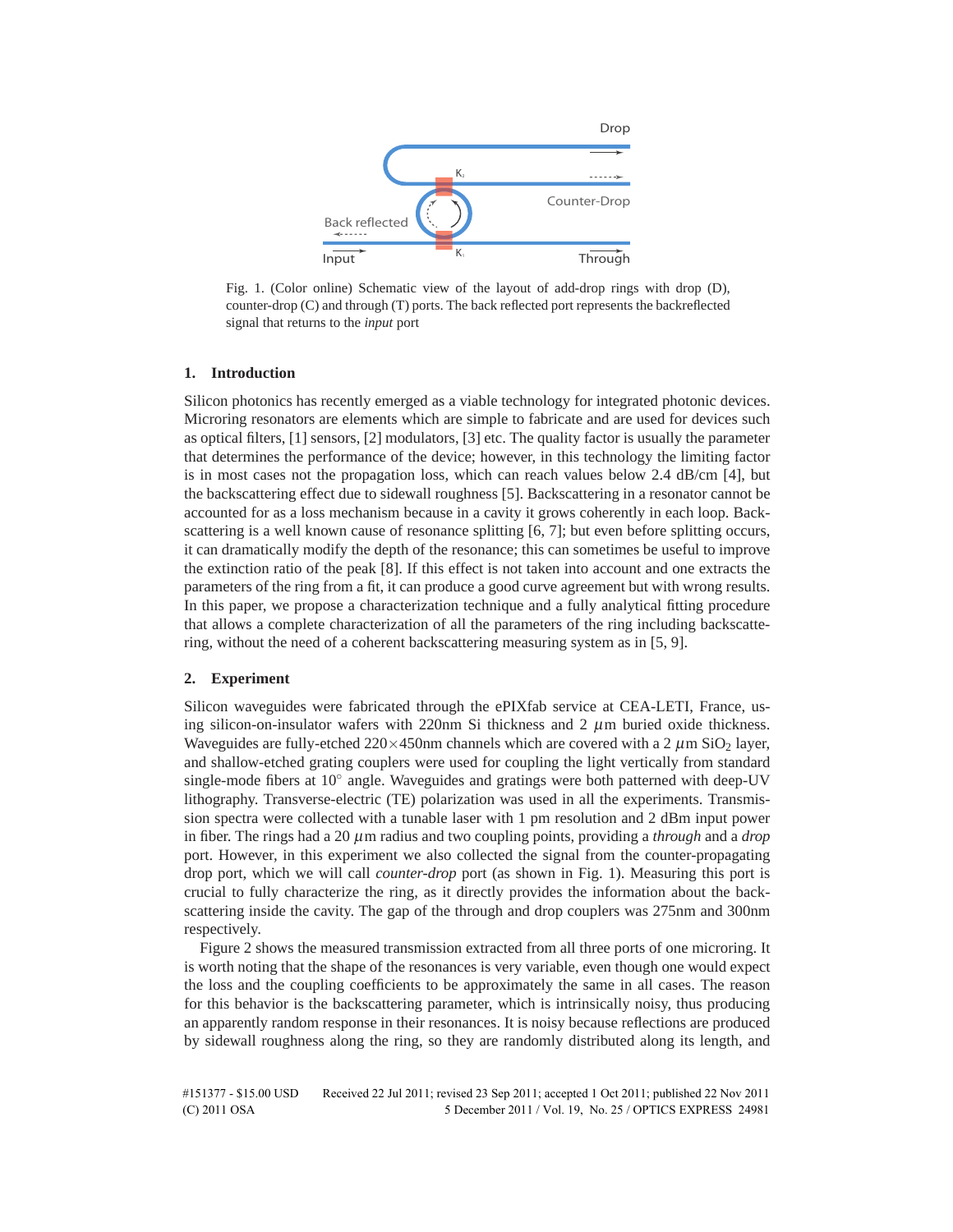

Fig. 2. (Color online)Top panel: Transmission spectrum of each port of the microring: the *through* (red, solid), the *drop* (blue, dashed), and the *counter-drop* (green, dash-dot). Bottom panels: Detail of 3 resonances corresponding to the peaks at 1549, 1553 and 1558 nm, where transmission has been normalized. Solid curves are the experimental data and dashed lines are the analytical curves using the parameters extracted from the fitting procedure and shown on top of each subplot.

the overall reflection coefficient results from the interference of all the components, giving rise to sharp spectral variations. In order to extract the parameters of the ring, one must take into account backreflection, otherwise the estimation of the loss and coupling coefficients would depend on which resonance we select, which is unphysical and would produce wrong results. Therefore, a procedure to extract all the parameters including backreflection is needed in order to understand the behavior of our microring resonator. Next section provides an analytical treatment and a recipe to extract all the parameters from any given resonance.

#### **3. Theory**

To study this problem we use the time-domain model of two resonators coupled through a coupling constant [10], and we apply it for the ring resonator problem as in Ref. [8]. Typically time-domain analyses take the photon lifetimes as parameters, but these can be readily related to the more frequently used energy coupling coefficient,  $K_j$ , and energy propagation loss constant,  $\alpha$ , of space-domain analyses [11] as in [12]. The reflection coefficient  $R$  represents the energy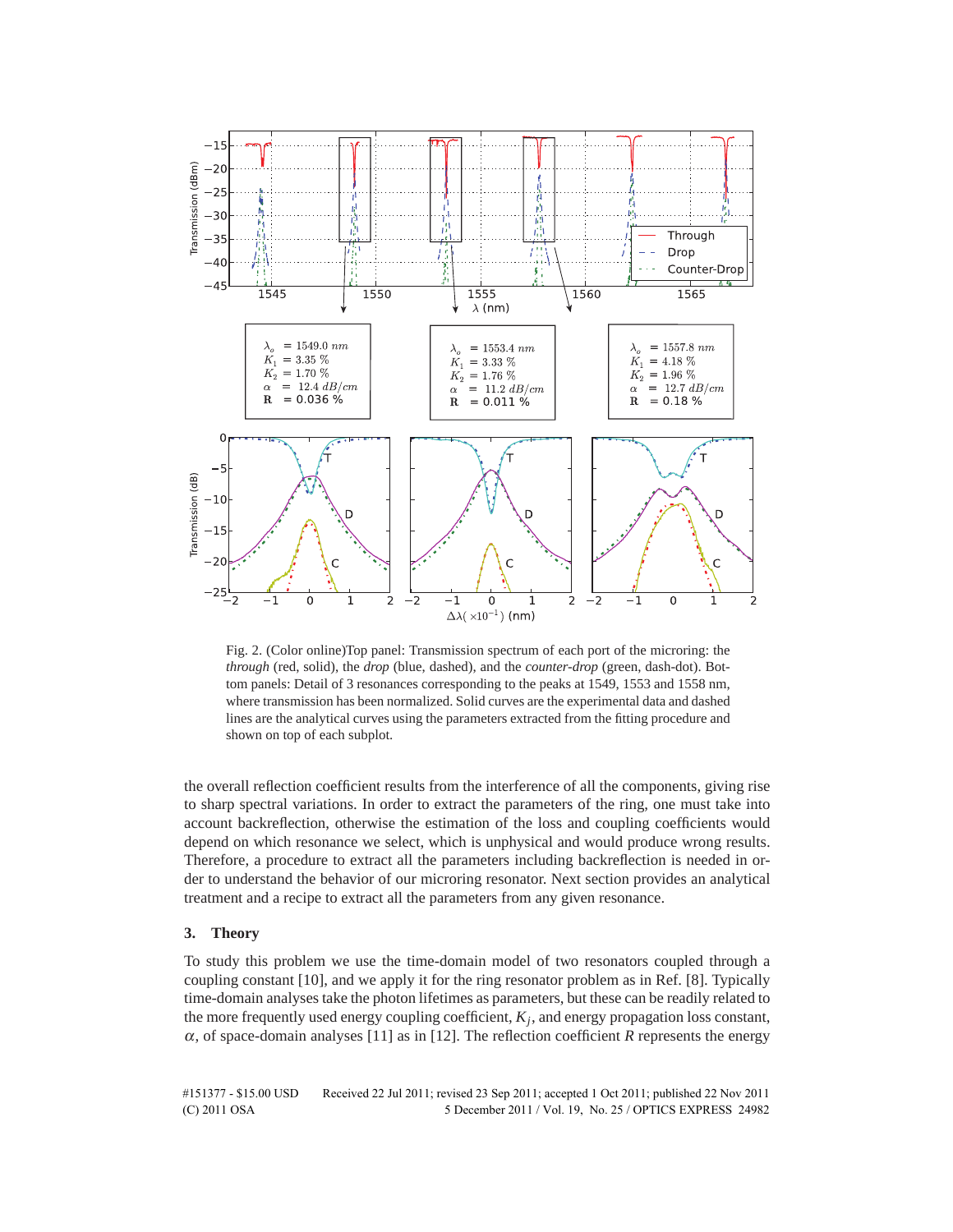exchanged between the propagating and counter-propagating modes in a single pass through the ring. The coupling constants were assumed to be the same for both the propagating and counter-propagating modes (this is a neccesary condition of a symmetric coupler). The resulting expressions are as follow:

$$
K_j = \frac{\omega_o L}{Q_{e,j} v_g} \qquad \alpha = \frac{\omega_o}{Q_i v_g} \qquad \sqrt{R} = \frac{\omega_o L}{2Q_r v_g} \tag{1}
$$

 $Q_{e,1}$ ,  $Q_{e,2}$ ,  $Q_i$  and  $Q_r$  are the Q-factors associated to: the coupling with the bottom and top waveguides, the intrinsic losses and the reflection coefficient;  $v_g$  is the group velocity of the fundamental mode of the waveguide and can be obtained from the free spectral range (FSR) of the ring. The coupling points are assumed to be lossless, but if there is any excess loss, it can be accounted for as an intrinsic loss in  $Q_i$ . The model does not require to specify where along the ring the reflection takes place, as the behavior is not affected by the phase of the reflection parameter. However, the fact that reflections occur at randomly localized points has the consequence of introducing a strong dependence of the reflection parameter versus wavelength. The statistical variations of that parameter have been studied in Ref. [13]. Q-factors can be related to the  $\tau$  constants of the different processes through  $Q_i = \omega_0 \tau_i/2$ . Defining the total quality factor of the ring as:

$$
\frac{1}{Q} = \frac{1}{Q_{e,1}} + \frac{1}{Q_{e,2}} + \frac{1}{Q_i}
$$
 (2)

and following the guidelines in [10, 12, 8], one can obtain the analytical expressions for the output in each port as a function of all the Q-factors previously defined:

$$
T = \left\| 1 - \frac{\frac{2}{Q_{e,1}}(2j(\omega'-1) + \frac{1}{Q})}{(2j(\omega'-1) + \frac{1}{Q})^2 + \frac{1}{Q_r^2}} \right\|^2
$$
 (3a)

$$
D = \left\| \frac{\frac{2}{\sqrt{Q_{e,1}Q_{e,2}}}(2j(\omega'-1)+\frac{1}{Q})}{(2j(\omega'-1)+\frac{1}{Q})^2+\frac{1}{Q_r^2}} \right\|^2
$$
 (3b)

$$
C = \left\| \frac{\frac{2}{Q_r \sqrt{Q_{e,1} Q_{e,2}}}}{(2j(\omega' - 1) + \frac{1}{Q})^2 + \frac{1}{Q_r^2}} \right\|^2
$$
 (3c)

where  $\omega' = \omega/\omega_0$  is the normalized angular frequency of the resonance under study, and *T*, *D* and *C* are respectively the energy transmission coefficients of the *through*, *drop* and *counterdrop* ports as defined in Fig. 1. Also, Eq. (3c) would yield the *back reflected* energy by multiplying it by  $K_1/K_2$ . This means that the *counter-drop* port can be used as an indirect measurement of the latter; which can be useful because measuring it directly is not straightfoward as other sources of backscattering (e.g. reflection in the input grating) can hinder the measurement, thus coherent methods as in [5] are needed.

One way to extract the ring parameters from the experiment would be to find the parameters that produce the best fit to the experimental curves; however fitting three curves simultaneously is not straightforward. For this reason, we have calculated all the Q-factors of the ring as a function of specific values which are easily extracted from the experimental curves, which are the central values of the three ports  $(T_0, D_0$  and  $C_0$ , all measured at  $\omega_0$ ), and the parameter  $\Delta \omega',$ defined as the normalized frequency width between the points where  $C = C_0/2$ . When the peak has not yet split, this corresponds to the full-width at half maximum (FWHM) of the *counterdrop* resonance peak. However, if the peak is split in two, the maximum is not located at  $C_0$ ,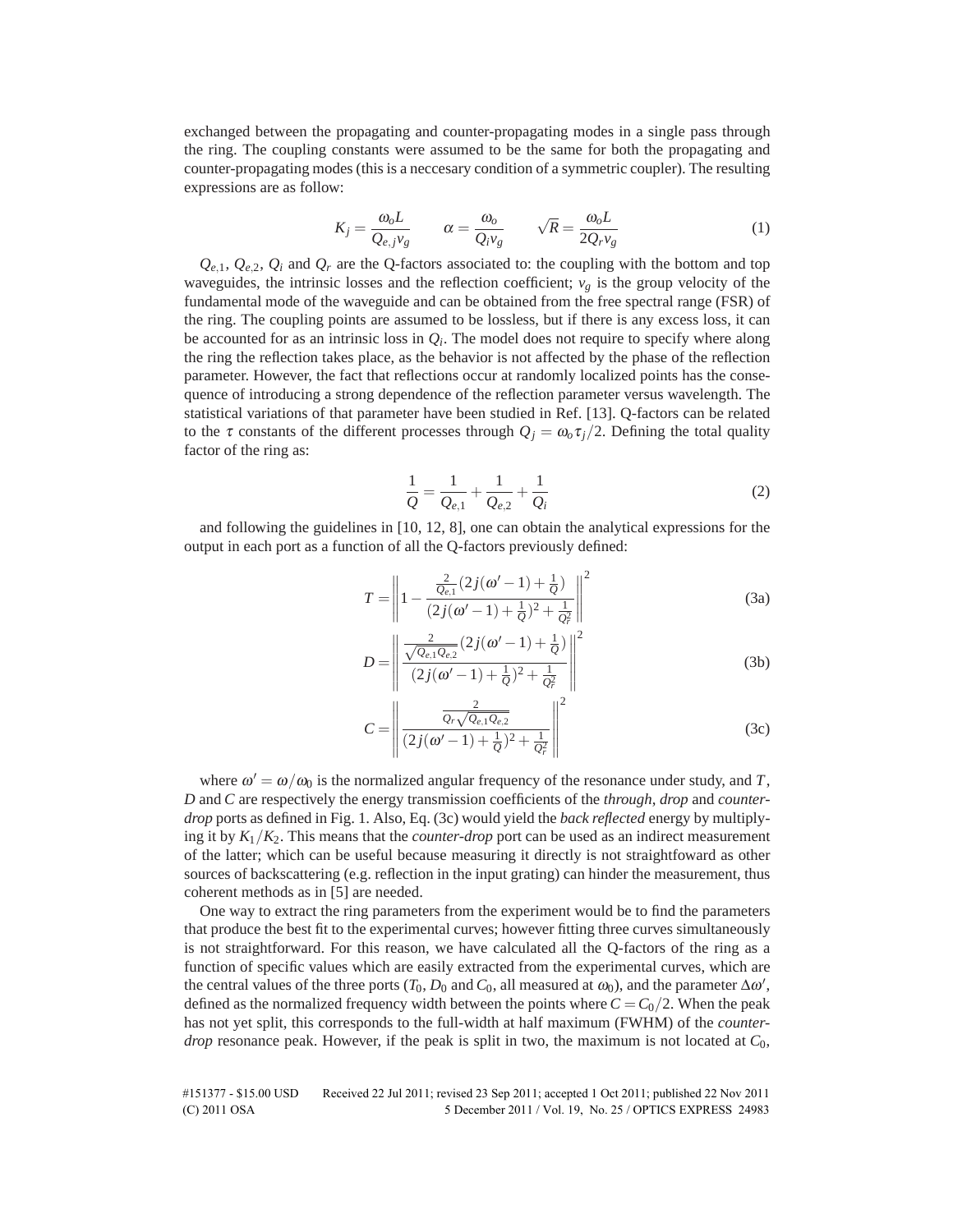thus  $\Delta \omega'$  would not be the FWHM anymore, although the expressions are still valid using its mathematical definition. After some algebraic manipulation, the equations that allow extracting all the parameters from the experimental curves are the following:

$$
Q = \frac{1}{\Delta \omega'} \left( \frac{C_o}{D_o} - 1 + \sqrt{2} \sqrt{\left(\frac{C_o}{D_o}\right)^2 + 1} \right)^{1/2}
$$
 (4a)

$$
Q_r = \frac{1}{Q} \sqrt{\frac{D_o}{C_o}}
$$
\n(4b)

$$
Q_{e,1} = \frac{2}{Q(Q^{-2} + Q_r^{-2})(1 \pm \sqrt{T_o})}
$$
(4c)

$$
Q_{e,2} = \frac{2(1 \pm \sqrt{T_o})}{Q D_o (Q^{-2} + Q_r^{-2})}
$$
(4d)

Once all the Q-factors are calculated, one can relate them to the loss, coupling coefficients and backreflection by using Eqs.  $(1)$  and  $(2)$ . The sign ambiguity in Eqs.  $(4c)$  and  $(4d)$  is a byproduct of the existence of two degenerate operation regimes in the ring with different parameters but the same resonance shape. This ambiguity is well known in cases without any backreflection effect, and it is due to the fact that in some cases one cannot distiguish between the intrinsic and the extrinsic loss. Some possible solutions to overcome this problem are proposed in [14], and consist in looking at the dependence on wavelength or measuring rings with different geometrical parameters. In our case, the ambiguity only occurs for the peak with lowest reflection coefficient, as in the other two cases it would give rise to a negative loss coefficient, which is unphysical, because it requires gain from the medium. As the sign has to be the same in all the peaks of the same ring, this provides an additional way to decide the correct sign in the expressions by analyzing more than one peak and looking for non-physical solutions.

Looking at Eqs. (3), one can identify 3 main regimes of operations in which the ring can work. They are distinguished by how strong the backreflection is in relation to the total Qfactor, that is, how large  $Q_r$  is in comparison with *Q*. In the case where  $Q_r \gg Q$ , the coupling can be considered to be negligible and the parameters can be extracted with already existing methods like in [14], or by making  $1/Q_r = 0$  in Eq. (3a) and solving for  $Q_{e,1}$  and  $Q$  as a function of the extinction ratio and the full-width at half depth (FWHD). In this situation all resonances tend to have approximately the same shape and they do not split up. When the intention is to achieve high quality factors, then  $Q$  can start to approach to  $Q_r$  and the expressions described in this paper should be used. Nevertheless, it may not be obvious from a measurement of a single resonance of the through port that the latter is the actual mode of operation since resonances do not always split; under these circumstances one should look at different peaks and see if they vary in an apparently random fashion, and where possible, measure the *counter-drop* port response. In the case where the coupling is so strong that  $O_r \ll O$ , which may happen if the rings are intentionally designed for this purpose, then simplified expressions can be found as well, which are more practial than Eqs. (4). If this is the case then splitting is very evident showing two clearly defined peaks around each resonance frequency. Table 1 summarizes the three operation regimes and the expressions to use in each case.

## **4. Results**

From the experimental data shown in Fig. 2, we have chosen three consecutive resonances which show quite different behavior in terms of extinction ratio and degree of splitting. The results obtained from the method described in section 3 for each resonance are also shown in